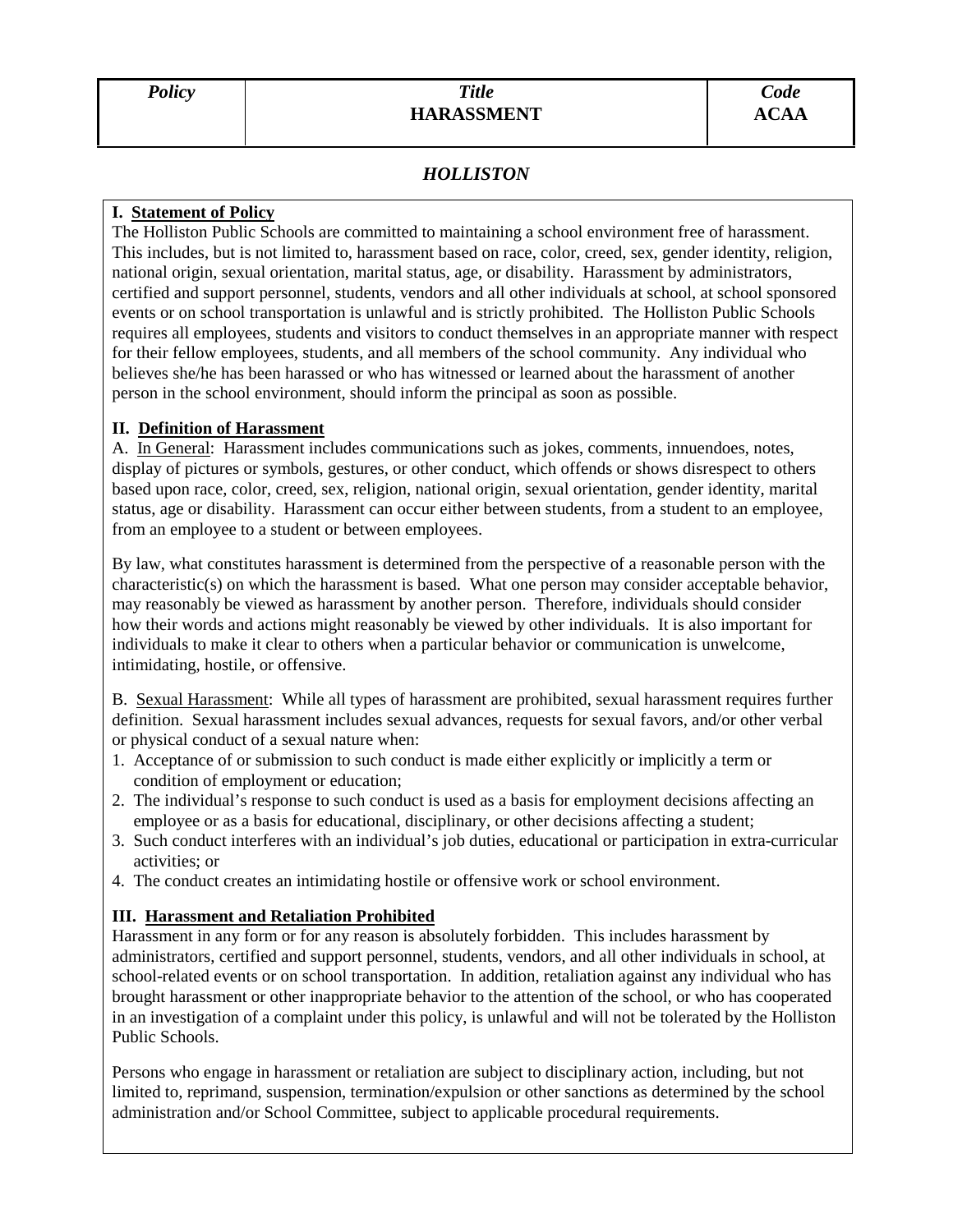## **IV. Investigation**

Any individual who believes she/he has been harassed or who has witnessed or learned about the harassment of another person in the school environment, should inform the principal as soon as possible. If the individual does not wish to discuss the issue with the principal, or if the individual believes that the issue requires further attention, the individual should inform the Superintendent of Schools at 370 Hollis Street, Holliston, MA 01746, 508-429-0654 or the Director of Student Services or the Coordinator for the Title IX/Section 504 of the Rehabilitation Act/Chapter 622, who can be reached at 370 Hollis Street, Holliston, MA 01746, 508-429-0662.

Any staff member who observes a student being harassed should intervene to stop the harassment and encourage the student to bring the matter to the attention of the building principal and shall report the matter her/himself. Any staff member who is approached by a student with a concern about harassment should encourage the student to bring the matter to the attention of the building principal and shall report the matter her/himself.

The Holliston Public Schools will promptly investigate every complaint of harassment. If it determines that harassment has occurred, it will take appropriate action to end the harassment and to ensure that it is not repeated. Confidentiality will be maintained to the extent consistent with the school's obligations under law and under applicable collective bargaining agreements.

In certain cases, the harassment of a student may constitute child abuse under state law. The Holliston Public Schools will comply with all legal requirements governing the reporting of suspected cases of child abuse and will report suspected criminal activity to the appropriate authorities.

## **V. Closure of Complaint**

When an investigation has been completed, school personnel will inform the complainant of the results and file a report with the Coordinator for Title IX/Section 504 of the Rehabilitation Act/Chapter 622.

# **VI. Notifications**

Notice of this policy will be circulated to all schools and departments of the Holliston Public Schools and distributed to all employees on an annual basis. It will be incorporated into teacher and student handbooks. The Superintendent is charged with establishing administrative procedures which include scheduling regular training for staff and students in the prevention of harassment, the scope of the harassment policy, and the proper procedures to be followed when complaints arise.

### **VII. Other Resources**

The Holliston Public Schools urges all individuals in the school community to bring any concerns or complaints of harassment to the attention of school personnel so that they can address the issue. The state agency responsible for enforcing laws prohibiting harassment in public schools is the Massachusetts Department of Education, or the Massachusetts Commission Against Discrimination. The agency responsible for enforcing federal laws prohibiting harassment in the employment context is the Equal Employment Opportunity Commission. The agency responsible for enforcing the federal law prohibiting harassment on the basis of sex in public school settings is the Office for Civil Rights within the United States Department of Education. Addresses and telephone numbers for the above named agencies are listed in the attachment, "Harassment Other Resource Directory." This list will be updated annually to ensure accuracy.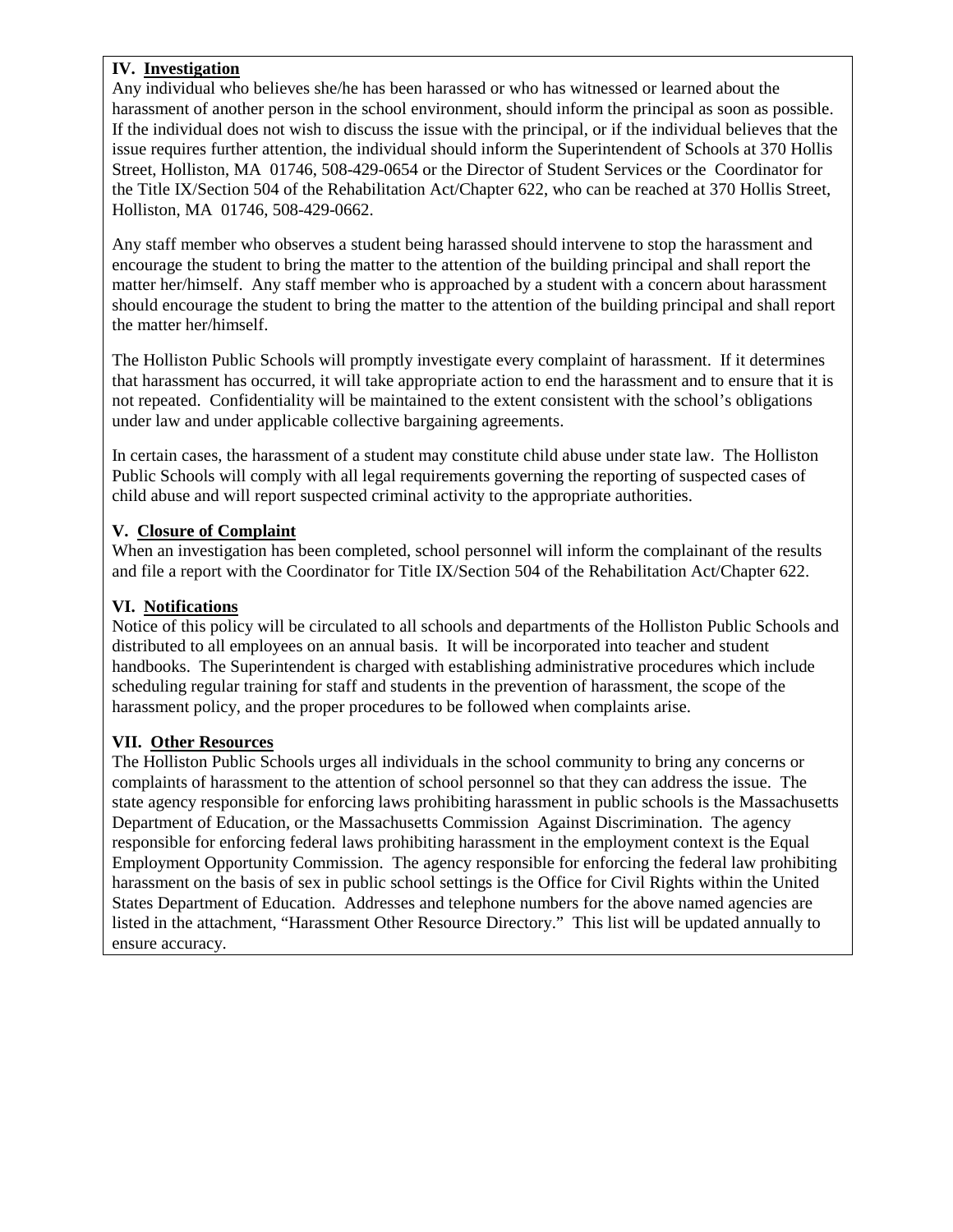| First Reading:          | February 3, 2000                                                                       |  |  |
|-------------------------|----------------------------------------------------------------------------------------|--|--|
| Second Reading:         | March 2, 2000                                                                          |  |  |
| Third Reading:          | March 16, 2000                                                                         |  |  |
| Policy Adopted:         | March 16, 2000                                                                         |  |  |
| Policy Amended:         | March 16, 2006, November 15, 2012                                                      |  |  |
| Policy Reviewed:        | October 20, 2017                                                                       |  |  |
| Legal References:       | Title IX of the Education Amendments of 1972; 20 USC 1681, et seq. 34 CFR Part 106,    |  |  |
|                         | Title VII of the Civil Rights Act of 1964; 42 USC 2000e-2, M.G.L. c. 76, s. 5, 603 CMR |  |  |
|                         | 26.00, M.G.L. c. 151B, s.1 and s.3A, M.G.L. c. 151C, s.1                               |  |  |
| Policy Cross Reference: | ACAA replaces ACAB-Sexual Harassment; JIC (Expected Conduct); JICFA (Hazing);          |  |  |
|                         | <b>JICFB</b> (Bullying Prevention)                                                     |  |  |
| Procedure Reference:    | See Attachment ACAA-R                                                                  |  |  |

10/17/la